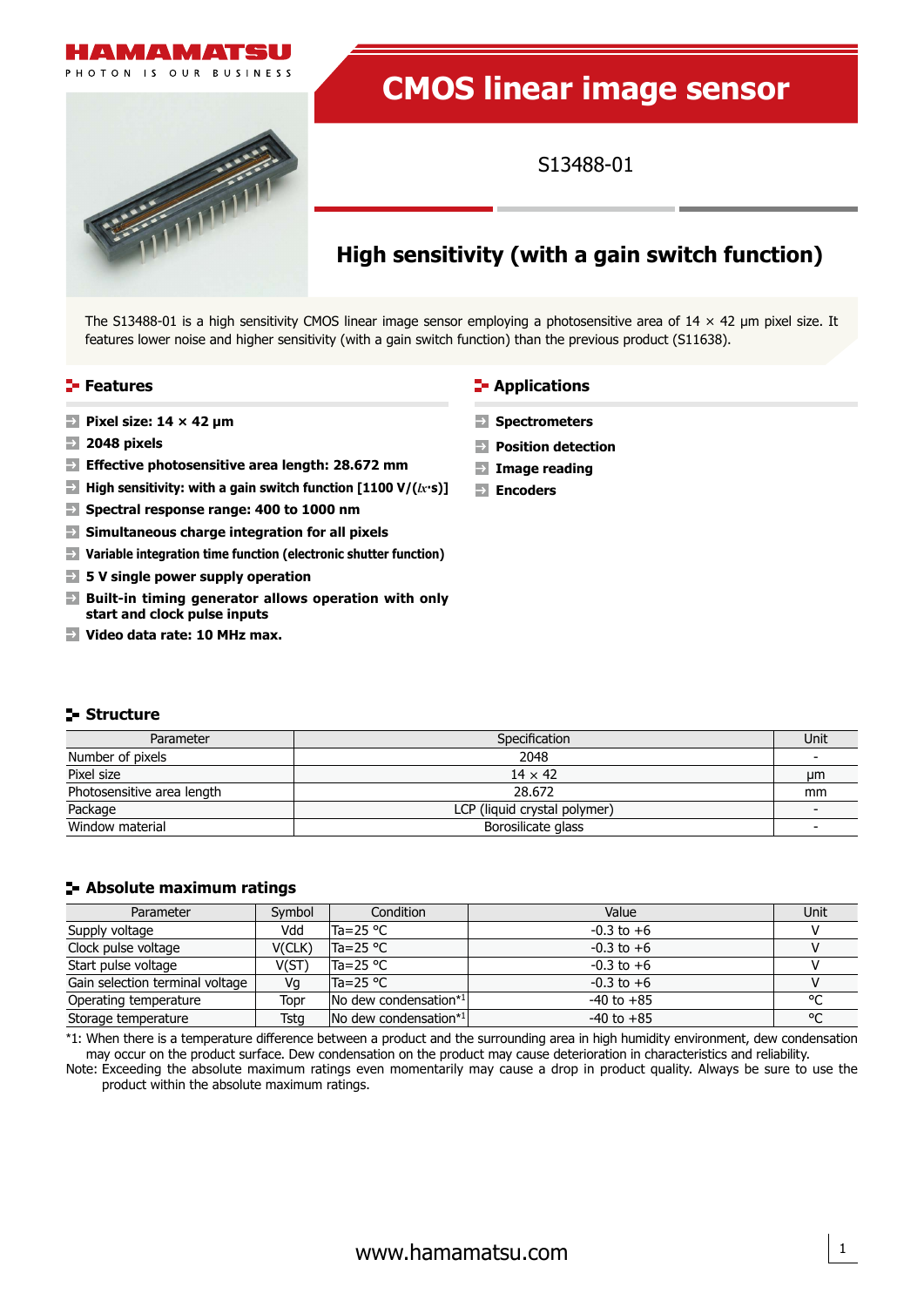### **Recommended terminal voltage (Ta=25 °C)**

| Parameter           |            | Symbol | Min. | Typ. | Max.         | Unit |
|---------------------|------------|--------|------|------|--------------|------|
| Supply voltage      |            | Vdd    | 4.75 |      | 5.25         |      |
|                     | High level |        |      | Vdd  | $Vdd + 0.25$ |      |
| Clock pulse voltage | Low level  | V(CLK) |      |      | 0.3          |      |
|                     | High level |        |      | Vdd  | $Vdd + 0.25$ |      |
| Start pulse voltage | Low level  | V(ST)  |      |      | 0.3          |      |
| Gain selection      | High gain  |        |      |      | 0.3          |      |
| terminal voltage    | Low gain   | Vg     |      | Vdd  | $Vdd + 0.25$ |      |

## **Input terminal capacitance (Ta=25 °C, Vdd=5 V)**

| Parameter                                     | Svmbol | Min. | Typ. | Max. | Unit |
|-----------------------------------------------|--------|------|------|------|------|
| Clock pulse input terminal capacitance C(CLK) |        |      |      |      | рF   |
| Start pulse input terminal capacitance        |        |      |      |      | рŀ   |
| Gain selection terminal capacitance           | C(Vg)  |      |      |      | nŀ   |

### **Electrical characteristics [Ta=25 °C, Vdd=5 V, V(CLK)=V(ST)=5 V]**

| Parameter                                      |          | Svmbol | Min.  | Гур.   | Max. | Unit |
|------------------------------------------------|----------|--------|-------|--------|------|------|
| Clock pulse frequency                          |          | f(CLK) | 200 k |        | 10 M | Hz   |
| Data rate                                      |          | DR     |       | f(CLK) |      | Hz   |
| Output impedance                               |          | Ζo     | 70    | $\sim$ | 260  | 77   |
| Current consumption <sup>*2 *3</sup> High gain |          | Ic     | 60    |        | 100  |      |
|                                                | Low gain |        | 20    | 35     | 60   | mA   |

 $*2: f(CLK) = 10 MHz$ 

\*3: Current consumption increases as the clock pulse frequency increases. The current consumption is 55 mA (high gain), 15 mA (Low gain) at f(CLK)=200 kHz.

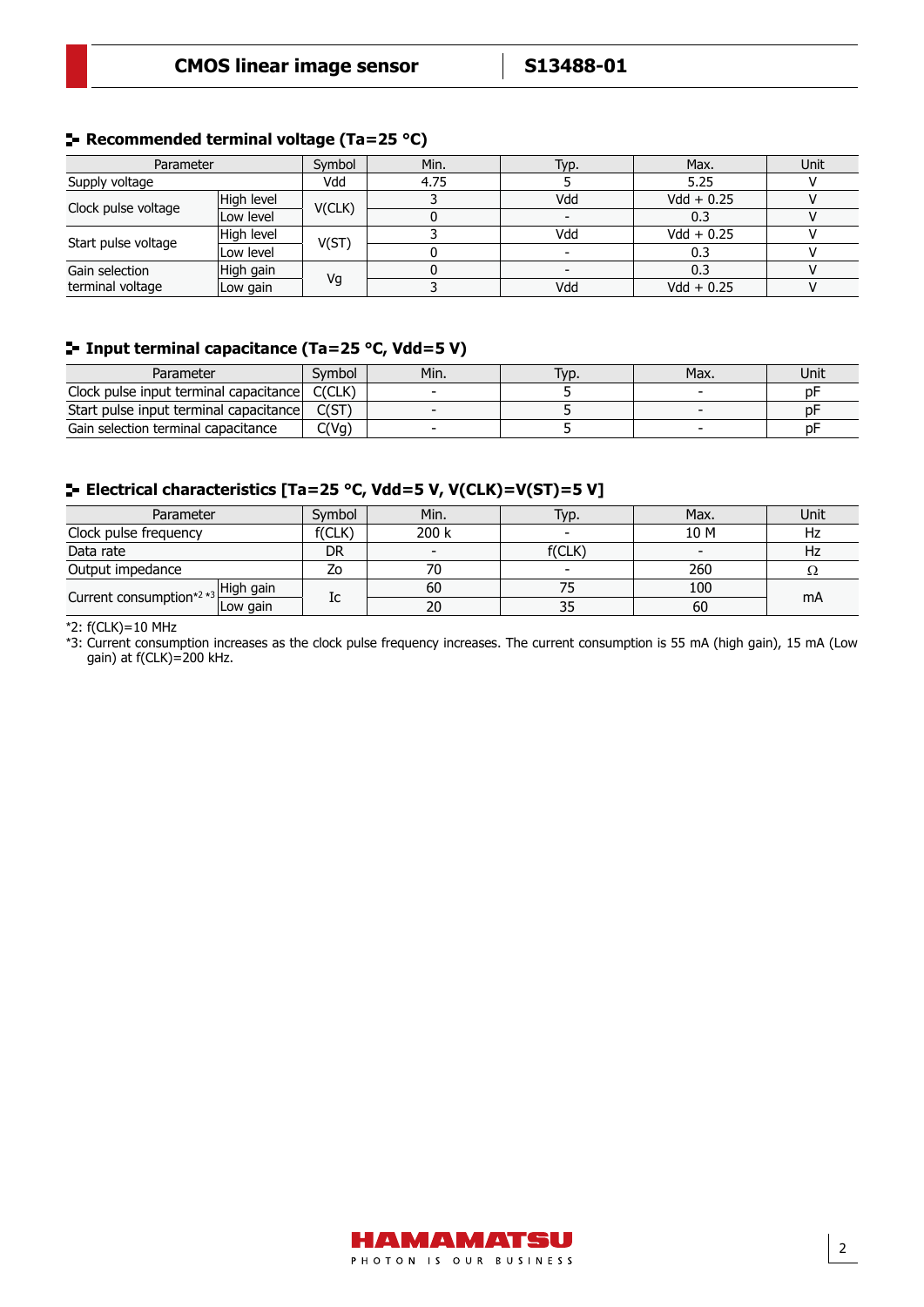### **E** Electrical and optical characteristics [Ta=25 °C, Vdd=5 V, V(CLK)=V(ST)=5 V, f(CLK)=10 MHz]

| Parameter                         |           | Symbol              | Min.                     | Typ.        | Max.                     | <b>Unit</b>   |  |
|-----------------------------------|-----------|---------------------|--------------------------|-------------|--------------------------|---------------|--|
| Spectral response range           |           | λ                   |                          | 400 to 1000 |                          | nm            |  |
| Peak sensitivity wavelength       |           | $\lambda p$         | $\overline{\phantom{a}}$ | 700         | $\overline{\phantom{0}}$ | nm            |  |
| Photosensitivity*4                | High gain | Sw                  | $\overline{\phantom{a}}$ | 1350        |                          |               |  |
|                                   | Low gain  |                     | $\overline{\phantom{a}}$ | 270         |                          | V/(lx·s)      |  |
| Conversion efficiency*5           | High gain | <b>CE</b>           | -                        | 125         | -                        |               |  |
|                                   | Low gain  |                     | $\overline{\phantom{a}}$ | 25          |                          | $\mu V/e^{-}$ |  |
| Dark output voltage*6             | High gain | VD                  | 0                        | 1.5         | 15                       | mV            |  |
|                                   | Low gain  |                     | 0                        | 0.1         | $\overline{2}$           |               |  |
| Saturation output<br>voltage*7    | High gain | <b>Vsat</b>         | 3.5                      | 4           | 4.5                      | V             |  |
|                                   | Low gain  |                     | 1.5                      | 2           | 2.5                      |               |  |
|                                   | High gain | Nread               | 0.1                      | 0.9         | 2                        | mV rms        |  |
| Readout noise*8                   | Low gain  |                     | 0.1                      | 0.4         | 1.2                      |               |  |
| Dynamic range 1 <sup>*9</sup>     | High gain |                     | $\overline{\phantom{a}}$ | 4444        | $\overline{\phantom{0}}$ | times         |  |
|                                   | Low gain  | Drange1             | $\overline{\phantom{a}}$ | 5000        | $\overline{\phantom{a}}$ |               |  |
| Dynamic range 2*10                | High gain |                     | -                        | 2600        | -                        | times         |  |
|                                   | Low gain  | Drange <sub>2</sub> | -                        | 20000       | -                        |               |  |
| Output offset voltage             |           | <b>Voffset</b>      | 0.4                      | 0.6         |                          | V             |  |
| Photoresponse nonuniformity*4 *11 |           | <b>PRNU</b>         | ۰                        | ±2          | ±10                      | $\frac{0}{0}$ |  |
| Image lag*12                      |           | Lag                 | $\overline{\phantom{a}}$ | -           | 0.1                      | $\frac{0}{0}$ |  |

\*4: Measured with a tungsten lamp of 2856 K

\*5: Output voltage generated per one electron

\*6: Integration time=10 ms

\*7: Difference from Voffset

\*8: When a capacitor of about 1 µF is inserted between IBIAS1 and GND and between IBIAS2 and GND.

\*9: Drange1= Vsat/Nread

\*10: Drange2= Vsat/VD

Integration time=10 ms

Dark output voltage is proportional to the integration time and so the shorter the integration time, the wider the dynamic range. \*11: Photoresponse nonuniformity (PRNU) is the output nonuniformity that occurs when the entire photosensitive area is uniformly illuminated by light which is 50% of the saturation exposure level. PRNU is measured using 2042 pixels excluding 3 pixels each at both ends, and is defined as follows: PRNU=  $\Delta$ X/X  $\times$  100 (%)

X: average output of all pixels, ∆X: difference between X and maximum output or minimum output

\*12: Signal components of the preceding line data that still remain even after the data is read out in a saturation output state.

Image lag increases when the output exceeds the saturation output voltage.

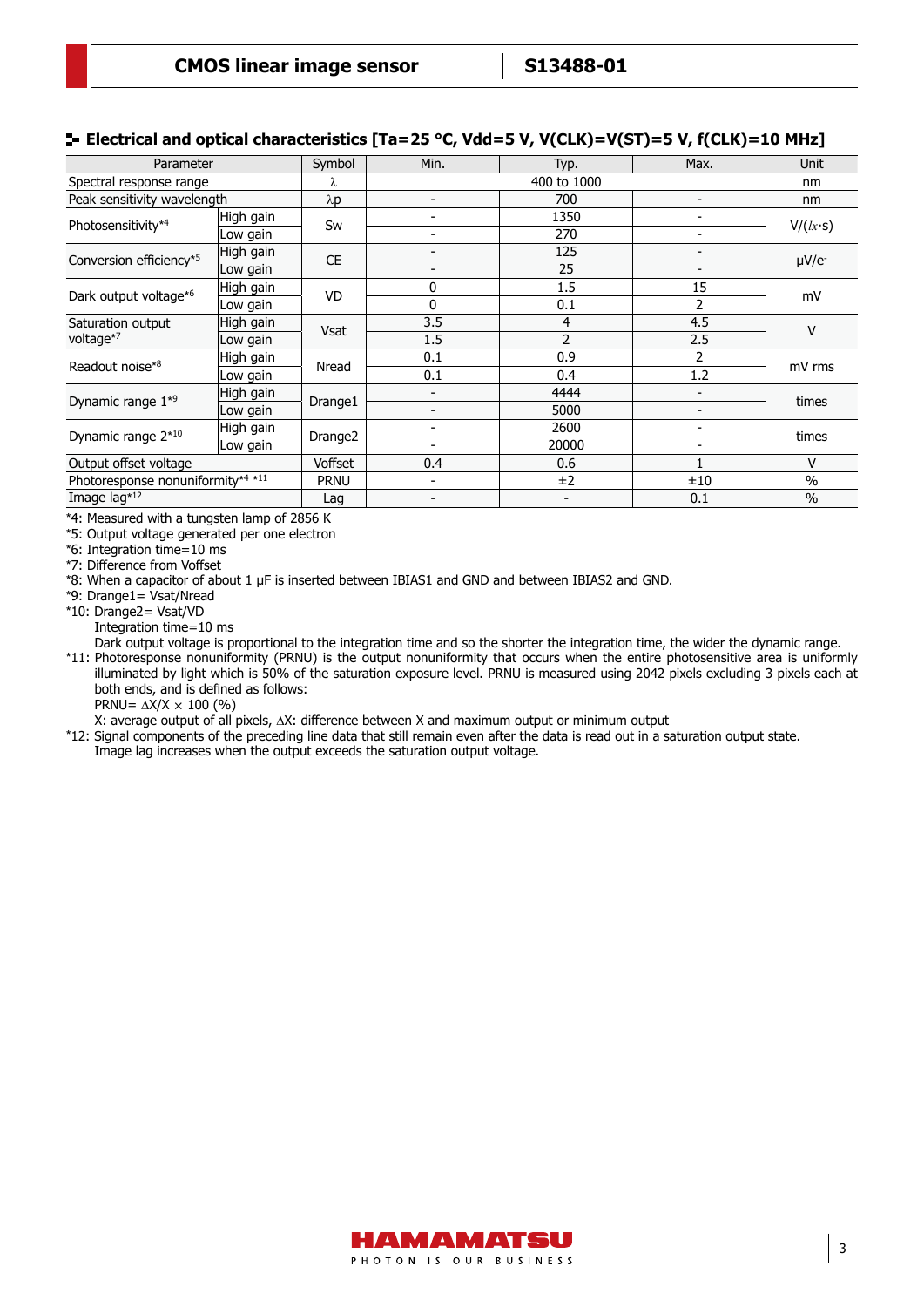

## **F** Spectral response (typical example)

## **Block diagram**



4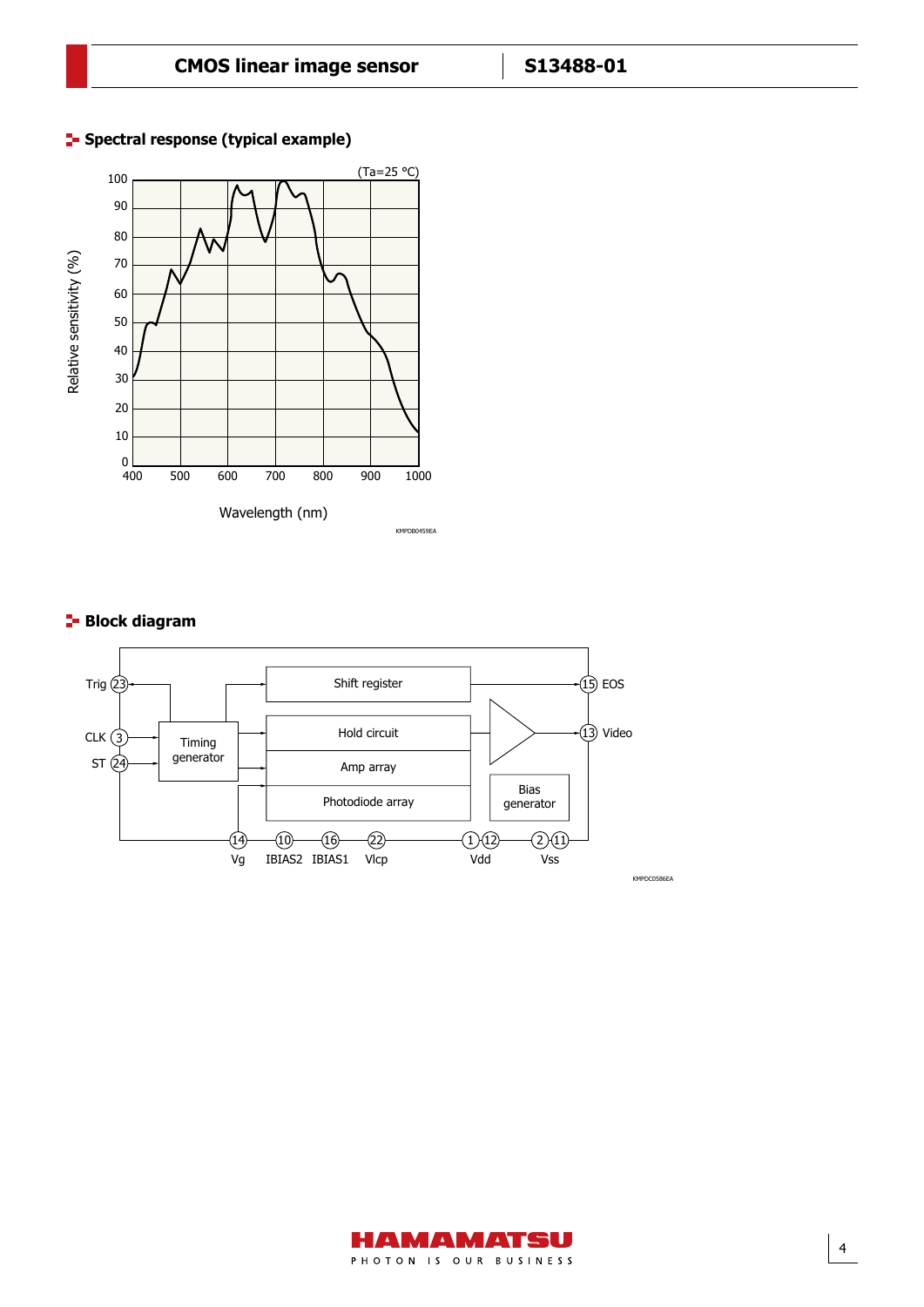#### **<sup>1</sup>- Output waveform of one pixel**

The timing for acquiring the Video signal is synchronized with the rising edge of a trigger pulse.



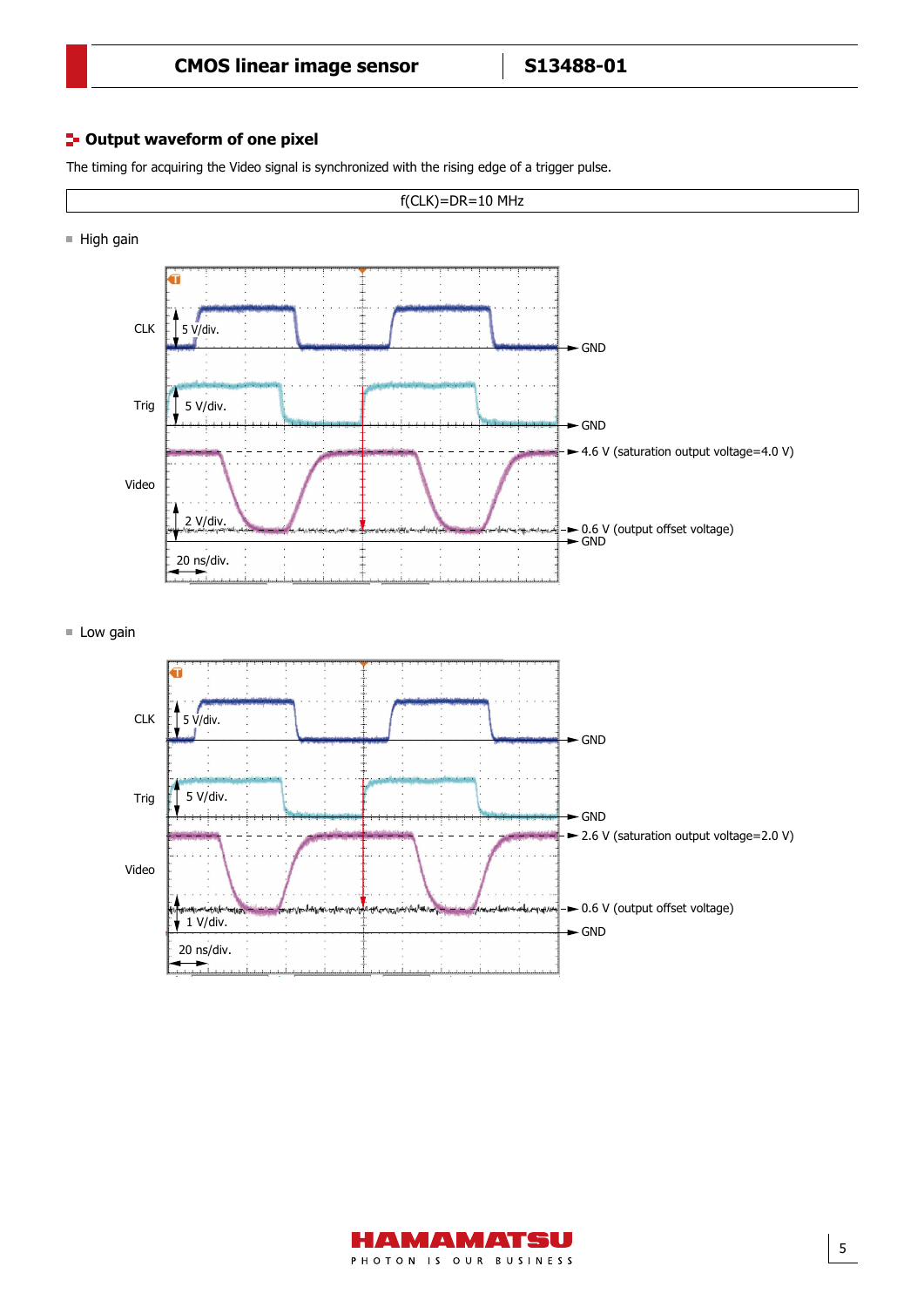



6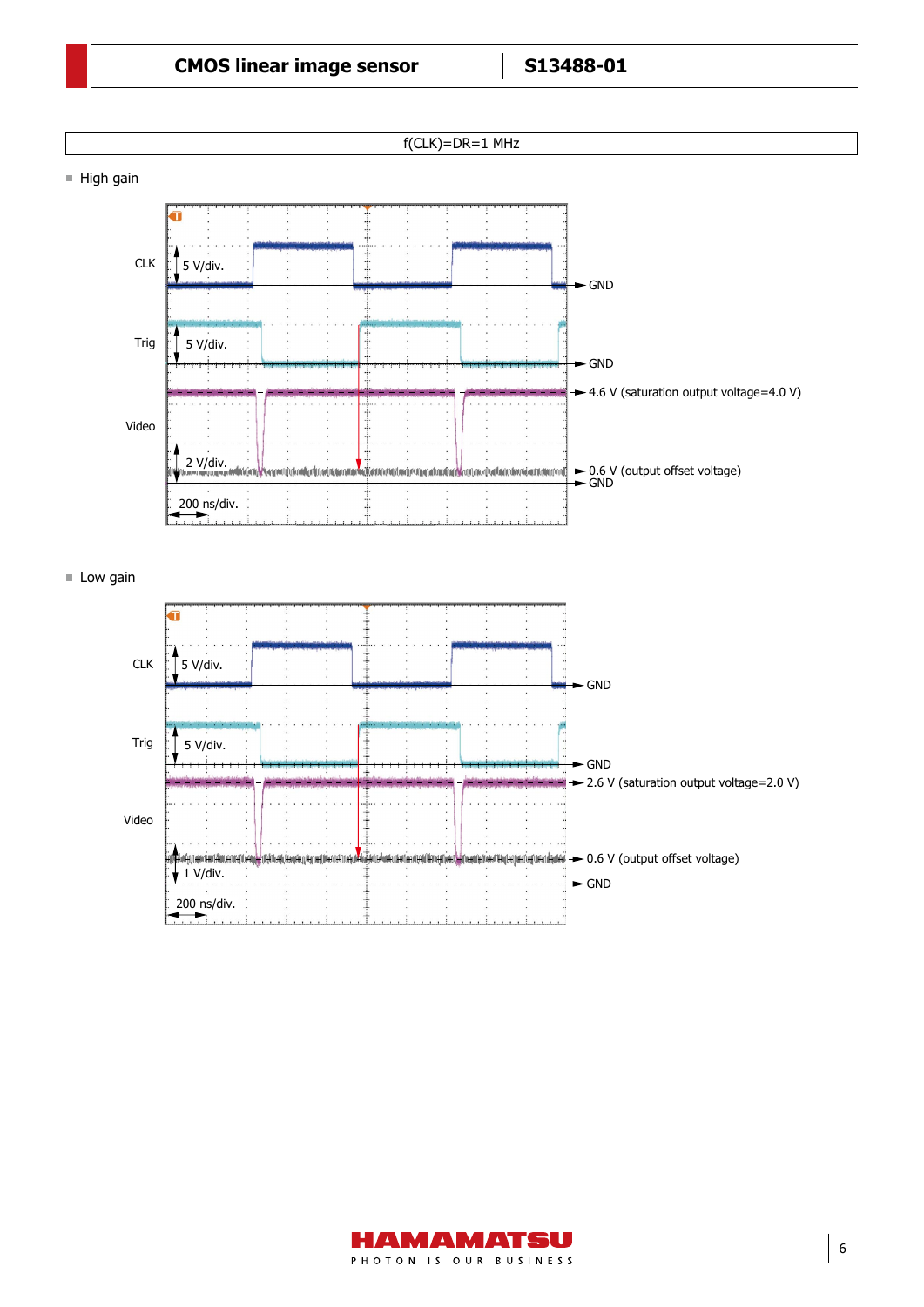## **T**- Timing chart



KMPDC0399EB

| Parameter                       | Symbol                | Min.       | Typ. | Max. | Unit |
|---------------------------------|-----------------------|------------|------|------|------|
| Start pulse width interval*13   | tpi(ST)               | 106/f(CLK) |      |      |      |
| Start pulse high period*13 *14  | thp(ST)               | 6/f(CLK)   |      |      |      |
| Start pulse low period          | tlp(ST)               | 100/f(CLK) |      |      |      |
| Start pulse rise and fall times | $tr(ST)$ , $tf(ST)$   |            | 10   | 30   | ns   |
| Clock pulse duty                |                       |            | 50   | 55   | $\%$ |
| Clock pulse rise and fall times | $tr(CLK)$ , $tf(CLK)$ |            | 10   | 30   | ns   |

\*13: Dark output increases if the start pulse period or the start pulse high period is lengthened.

\*14: The integration time equals the high period of ST plus 48 CLK cycles.

The shift register starts operation at the rising edge of CLK immediately after ST goes low.

The integration time can be changed by changing the ratio of the high and low periods of ST.

If the first Trig pulse after ST goes low is counted as the first pulse, the Video signal is acquired at the rising edge of the 89th Trig pulse.

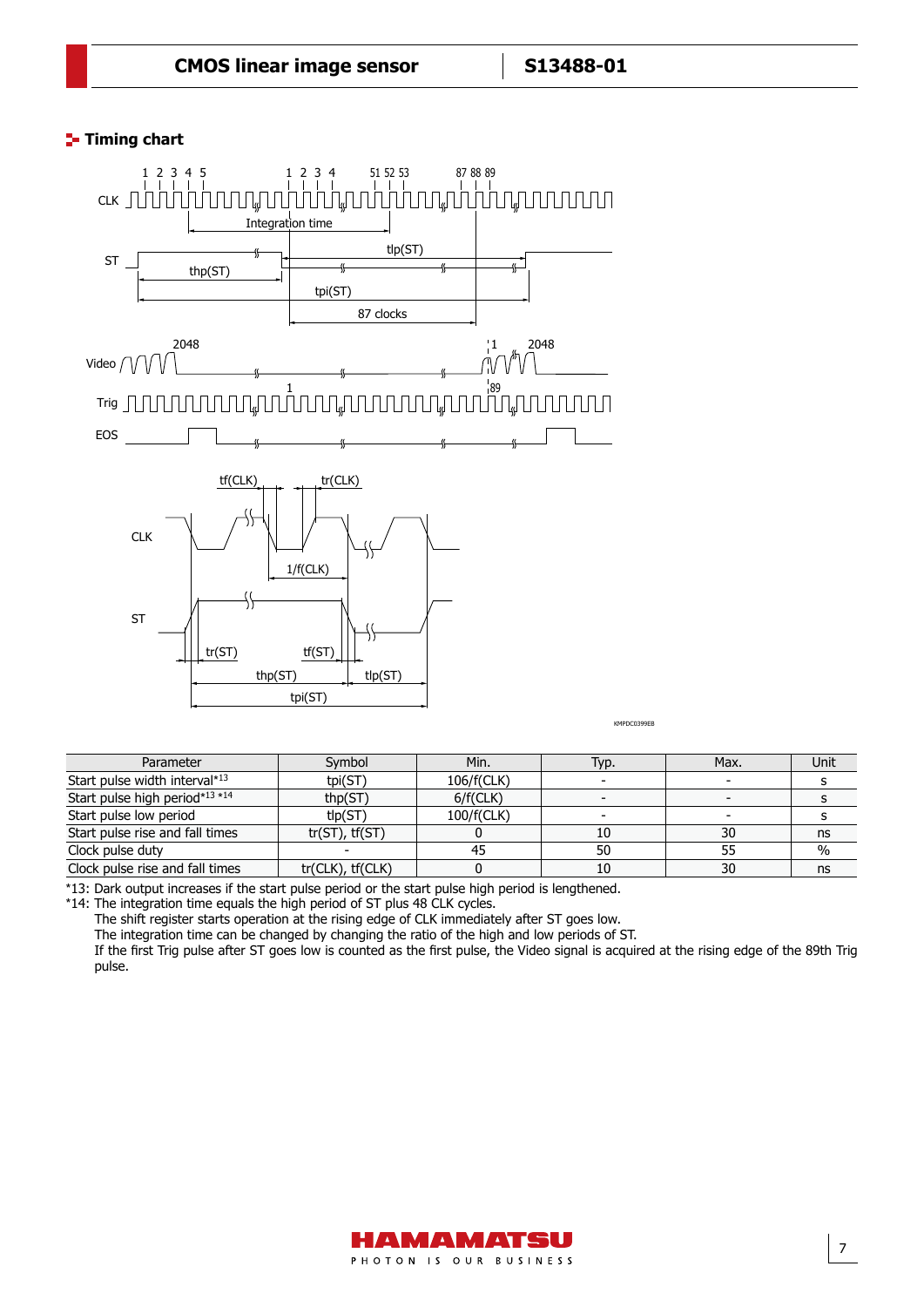### **P**-Operation example

When the clock pulse frequency is maximized (video data rate is also maximized), the time of one scan is minimized, and the integration time is maximized (for outputting signals from all 2048 channels)

Clock pulse frequency = Video data rate =  $10$  MHz

Start pulse cycle =  $2140/f(CLK) = 2140/10 MHz = 214 \text{ }\mu\text{s}$ 

High period of start pulse = Start pulse cycle - Start pulse's low period min.

 $= 2140/f(CLK) - 100/f(CLK) = 2140/10 MHz - 100/10 MHz = 204 \text{ }\mu\text{s}$ 

Integration time is equal to the high period of start pulse + 48 cycles of clock pulses, so it will be  $204 + 4.8 = 208.8$  µs.



### **P**- Dimensional outline (unit: mm)







A-A' cross section

Tolerance unless otherwise noted: ±0.1 \*1: Distance from package edge

- to photosensitive area center
- \*2: Distance from package edge to photosensitive area edge

\*3: Distance from package bottom to photosensitive surface

\*4: Distance from window upper surface to photosensitive surface

\*5: Glass thickness

KMPDA0327EC

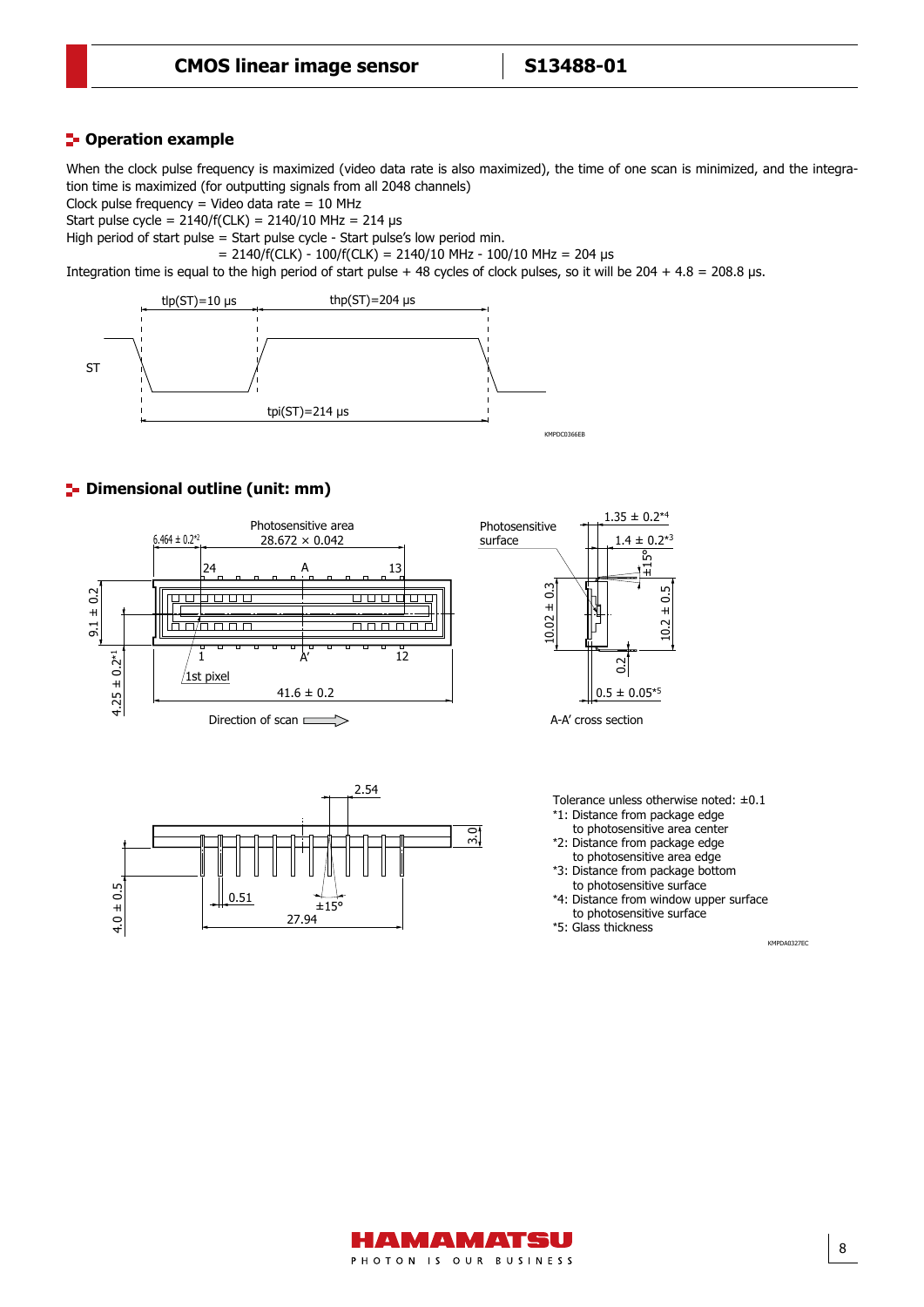#### **Pin connections**

| Pin no. | Symbol     | I/O                      | Description      | Pin no. | Symbol      | I/O                      | <b>Description</b>                                          |
|---------|------------|--------------------------|------------------|---------|-------------|--------------------------|-------------------------------------------------------------|
|         | Vdd        |                          | Supply voltage   | 13      | Video       | $\Omega$                 | Video signal* <sup>15</sup>                                 |
|         | <b>Vss</b> | -                        | <b>GND</b>       | 14      | Vg          |                          | Gain selection terminal* <sup>16</sup>                      |
| 3       | <b>CLK</b> |                          | Clock pulse      | 15      | <b>EOS</b>  | $\Omega$                 | End of scan                                                 |
| 4       | <b>NC</b>  | $\overline{\phantom{0}}$ | No connection    | 16      | IBIAS1      | $\overline{\phantom{0}}$ | No connection*17                                            |
| 5       | <b>NC</b>  | $\overline{\phantom{0}}$ | No connection    | 17      | <b>NC</b>   | $\blacksquare$           | No connection                                               |
| 6       | <b>NC</b>  | $\overline{\phantom{0}}$ | No connection    | 18      | NC.         | $\overline{\phantom{0}}$ | No connection                                               |
|         | NC.        | $\overline{\phantom{0}}$ | No connection    | 19      | <b>NC</b>   | $\blacksquare$           | No connection                                               |
| 8       | <b>NC</b>  | $\overline{\phantom{0}}$ | No connection    | 20      | <b>NC</b>   | $\overline{\phantom{a}}$ | No connection                                               |
| 9       | <b>NC</b>  |                          | No connection    | 21      | <b>NC</b>   | $\blacksquare$           | No connection                                               |
| 10      | IBIAS2     |                          | No connection*17 | 22      | <b>VIcp</b> |                          | Bias voltage for negative<br>voltage circuit* <sup>18</sup> |
| 11      | <b>Vss</b> |                          | <b>GND</b>       | 23      | Trig        | $\Omega$                 | Trigger pulse for video signal<br>acquisition               |
| 12      | Vdd        |                          | Supply voltage   | 24      | <b>ST</b>   |                          | Start pulse                                                 |

\*15: Connect a buffer amplifier for impedance conversion to the video output terminal so as to minimize the current flow. As the buffer amplifier, use a high input impedance operational amplifier with JFET or CMOS input.

\*16: Select NC or Vdd for low gain and GND for high gain.

\*17: Approximately 1.1 V generated by the voltage circuit inside the chip is output to these terminals. In addition, insert a capacitor of about 1 μF between IBIAS1 and GND and between IBIAS2 and GND. If you are not going to insert these capacitors, be sure to leave these terminals open. In this case, the readout noise is increased to 1.5 mV rms (high gain).

\*18: Approximately -1.5 V generated by the negative voltage circuit inside the chip is output to the terminal. To maintain the voltage, insert a capacitor around 1 μF between Vlcp and GND.

Note: Leave the "NC" terminals open and do not connect them to GND.

#### **Recommended soldering conditions**

| Parameter                | $- - - - -$<br>ecification                       | Note |
|--------------------------|--------------------------------------------------|------|
| Soldering<br>temperature | 260 °C<br>less<br>max.<br>. or<br>seconds<br>. . |      |

Note: When you set soldering conditions, check that problems do not occur in the product by testing out the conditions in advance.

#### **Precautions**

#### (1) Electrostatic countermeasures

This device has a built-in protection circuit against static electrical charges. However, to prevent destroying the device with electrostatic charges, take countermeasures such as grounding yourself, the workbench and tools to prevent static discharges. Also protect this device from surge voltages which might be caused by peripheral equipment.

#### (2) Light input window

If dust or dirt gets on the light input window, it will show up as black blemishes on the image. When cleaning, avoid rubbing the window surface with dry cloth or dry cotton swab, since doing so may generate static electricity. Use soft cloth, paper or a cotton swab moistened with alcohol to wipe dust and dirt off the window surface. Then blow compressed air onto the window surface so that no spot or stain remains.

#### (3) UV exposure

This product is not designed to prevent deterioration of characteristics caused by UV exposure, so do not expose it to UV light.